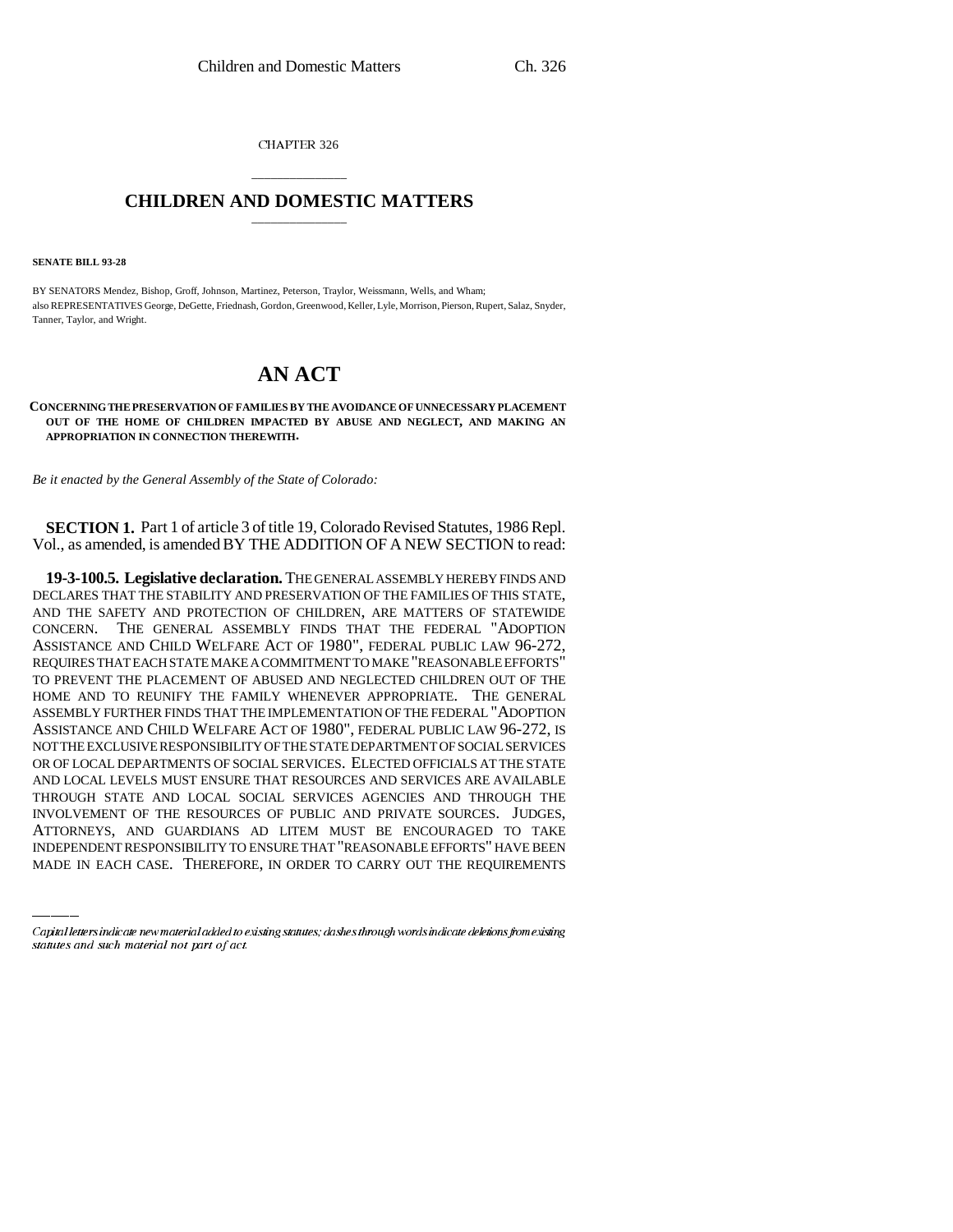## Ch. 326 Children and Domestic Matters

ADDRESSED IN THIS SECTION, AND TO DECREASE THE NEED FOR OUT-OF-HOME PLACEMENT, THE GENERAL ASSEMBLY SHALL DEFINE "REASONABLE EFFORTS" AND IDENTIFY THE SERVICES AND PROCESSES WHICH MUST BE IN PLACE TO ENSURE THAT "REASONABLE EFFORTS" HAVE BEEN MADE.

**SECTION 2.** 19-3-101, Colorado Revised Statutes, 1986 Repl. Vol., as amended, is amended to read:

**19-3-101. Definitions.** As used in this article, unless the context otherwise requires:

(1) "REASONABLE EFFORTS" MEANS THE EXERCISE OF DILIGENCE AND CARE THROUGHOUT THE STATE OF COLORADO FOR CHILDREN WHO ARE IN OUT-OF-HOME PLACEMENT, OR ARE AT IMMINENT RISK OF OUT-OF-HOME PLACEMENT, TO PROVIDE, PURCHASE, OR DEVELOP THE SUPPORTIVE AND REHABILITATIVE SERVICES TO THE FAMILY WHICH ARE REQUIRED BOTH TO PREVENT UNNECESSARY PLACEMENT OF CHILDREN OUTSIDE OF SUCH CHILDREN'S HOMES AND TO FOSTER, WHENEVER APPROPRIATE, THE REUNIFICATION OF CHILDREN WITH THE FAMILIES OF SUCH CHILDREN. NOTHING IN THIS SUBSECTION (1) SHALL BE CONSTRUED TO CONFLICT WITH FEDERAL LAW.

(1) (2) "Residual parental rights and responsibilities" means those rights and responsibilities remaining with the parent after legal custody, guardianship of the person, or both have been vested in another person, agency, or institution, including, but not necessarily limited to, the responsibility for support, the right to consent to adoption, the right to reasonable visitation unless restricted by the court, and the right to determine the child's religious affiliation.

 $(2)$  (3) "Special county attorney" means an attorney hired by a county attorney or city attorney of a city and county or hired by a county department of social services with the concurrence of the county attorney or city attorney of a city and county to prosecute dependency and neglect cases.

 $(3)$  (4) "Special respondent" means any person who is not a parent, guardian, or legal custodian and who is involuntarily joined as a party in a dependency or neglect proceeding for the limited purposes of protective orders or inclusion in a treatment plan.

(4) (5) "Termination of the parent-child legal relationship" means the permanent elimination by court order of all parental rights and duties, including residual parental rights and responsibilities as provided in section 19-3-608.

**SECTION 3.** 19-3-203 (3), Colorado Revised Statutes, 1986 Repl. Vol., as amended, is amended to read:

**19-3-203. Guardian ad litem.** (3) The guardian ad litem shall be charged in general with the representation of the child's interests. To that end, he THE GUARDIAN AD LITEM shall make such further investigations as he THE GUARDIAN AD LITEM deems necessary to ascertain the facts and shall talk with or observe the child involved, examine and cross-examine witnesses in both the adjudicatory and dispositional hearings, introduce and examine his THE GUARDIAN AD LITEM'S own witnesses, make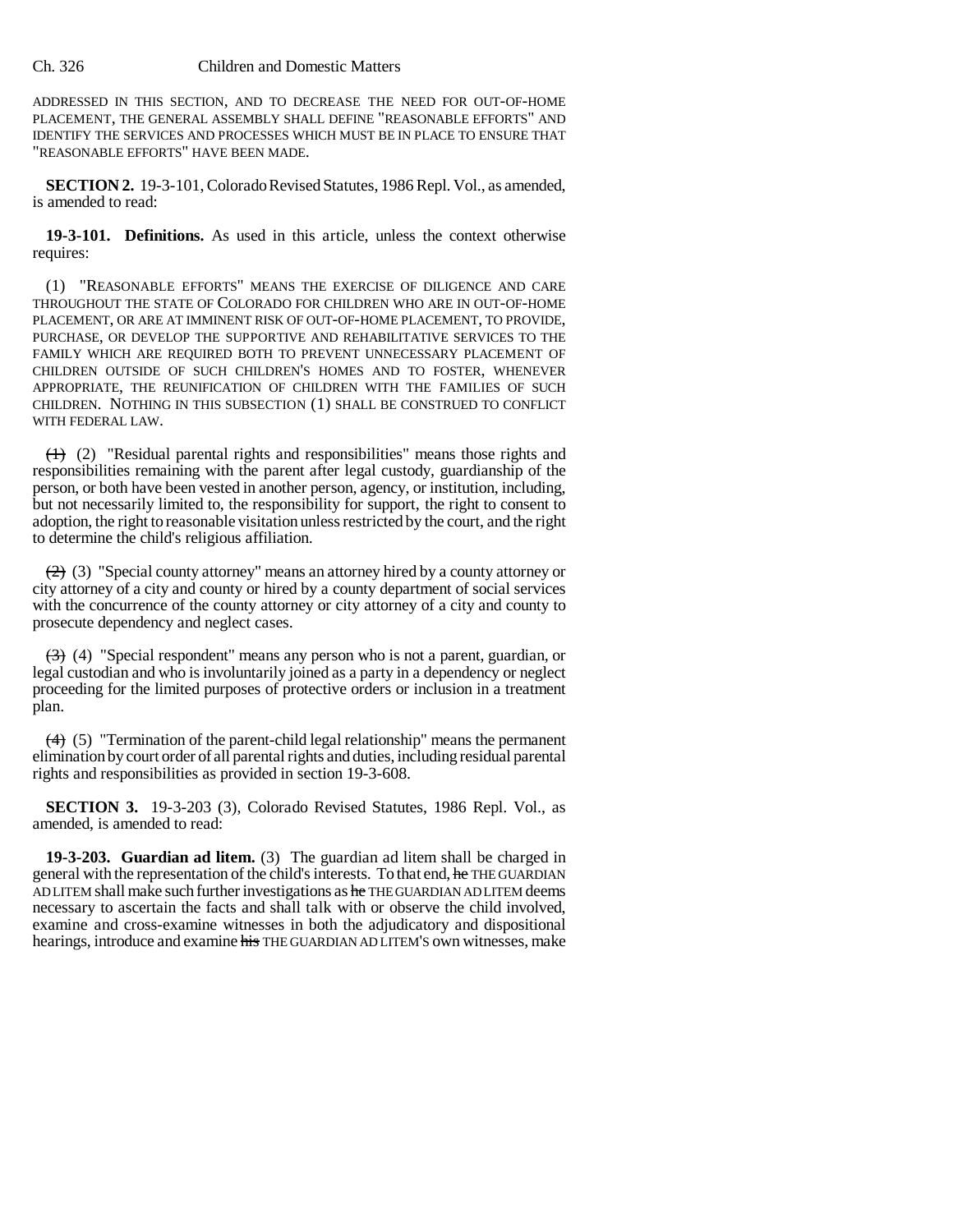recommendations to the court concerning the child's welfare, appeal matters to the court of appeals or the supreme court, and participate further in the proceedings to the degree necessary to adequately represent the child. IN ADDITION, THE GUARDIAN AD LITEM, IF IN THE BEST INTEREST OF THE CHILD, SHALL SEEK TO ASSURE THAT REASONABLE EFFORTS ARE BEING MADE TO PREVENT UNNECESSARY PLACEMENT OF THE CHILD OUT OF THE HOME AND TO FACILITATE REUNIFICATION OF THE CHILD WITH THE CHILD'S FAMILY.

**SECTION 4.** Part 2 of article 3 of title 19, Colorado Revised Statutes, 1986 Repl. Vol., as amended, is amended BY THE ADDITION OF THE FOLLOWING NEW SECTIONS to read:

**19-3-208. Services - county required to provide - rules and regulations.** (1) EACH COUNTY OR CITY AND COUNTY SHALL PROVIDE A SET OF SERVICES, AS DEFINED IN SUBSECTION (2) OF THIS SECTION, TO CHILDREN WHO ARE IN OUT-OF-HOME PLACEMENT OR MEET THE SOCIAL SERVICES OUT-OF-HOME PLACEMENT CRITERIA, AND TO THEIR FAMILIES IN THE STATE OF COLORADO ELIGIBLE FOR SUCH SERVICES AS DETERMINED NECESSARY BY AN ASSESSMENT AND A CASE PLAN. A COUNTY OR CITY AND COUNTY MAY ENTER INTO AN AGREEMENT WITH ANY OTHER COUNTY, CITY AND COUNTY, OR GROUP OF COUNTIES TO SHARE IN THE PROVISION OF THESE SERVICES. EACH COUNTY, CITY AND COUNTY, OR GROUP OF COUNTIES MAY ENTER INTO CONTRACTS WITH PRIVATE ENTITIES FOR THE PROVISION OF THESE SERVICES. EACH COUNTY OR CITY AND COUNTY SHALL HAVE A PROCESS IN PLACE WHEREBY SERVICES CAN READILY BE ACCESSED BY CHILDREN AND FAMILIES DETERMINED TO BE IN NEED OF SUCH SERVICES.

(2) (a) "SERVICES" SHALL BE DESIGNED TO ACCOMPLISH THE FOLLOWING GOALS:

(I) PROMOTE THE IMMEDIATE HEALTH AND SAFETY OF CHILDREN ELIGIBLE FOR THESE SERVICES BASED UPON THE CASE ASSESSMENT AND INDIVIDUAL CASE PLAN;

(II) REDUCE THE RISK OF FUTURE MALTREATMENT OF CHILDREN WHO HAVE PREVIOUSLY BEEN ABUSED OR NEGLECTED AND PROTECT THE SIBLINGS OF SUCH CHILDREN AND OTHER CHILDREN WHO ARE MEMBERS OF THE SAME HOUSEHOLD WHO MAY BE SUBJECTED TO MALTREATMENT;

(III) AVOID THE UNNECESSARY PLACEMENT OF CHILDREN INTO FOSTER CARE RESULTING FROM CHILD ABUSE AND NEGLECT, VOLUNTARY DECISIONS BY FAMILIES, OR THE COMMISSION OF STATUS OFFENSES; AND

(IV) FACILITATE, IF APPROPRIATE, THE SPEEDY REUNIFICATION OF PARENTS WITH ANY OF THEIR CHILDREN WHO HAVE BEEN PLACED IN OUT-OF-HOME PLACEMENT.

(b) THE FOLLOWING SERVICES SHALL BE AVAILABLE AND PROVIDED, AS DETERMINED NECESSARY AND APPROPRIATE BY INDIVIDUAL CASE PLANS, COMMENCING ON OR AFTER JULY 1, 1993:

(I) SCREENING, ASSESSMENTS, AND INDIVIDUAL CASE PLANS;

(II) HOME-BASED FAMILY AND CRISIS COUNSELING;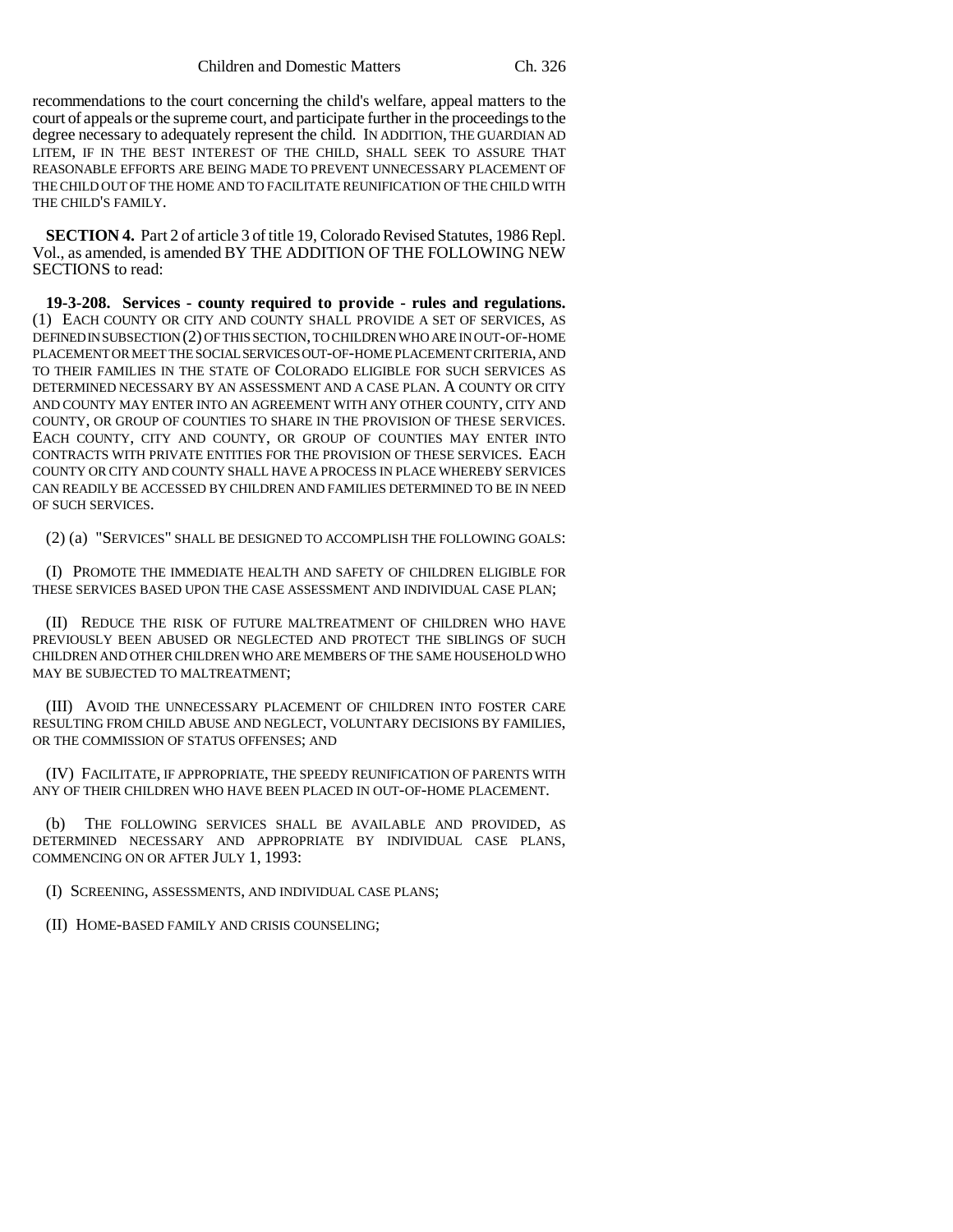(III) INFORMATION AND REFERRAL SERVICES TO AVAILABLE PUBLIC AND PRIVATE ASSISTANCE RESOURCES;

(IV) VISITATION SERVICES FOR PARENTS WITH CHILDREN IN OUT-OF-HOME PLACEMENT; AND

(V) PLACEMENT SERVICES INCLUDING FOSTER CARE AND EMERGENCY SHELTER.

(c) THE SERVICES ENUMERATED IN PARAGRAPH (d) OF THIS SUBSECTION (2) SHALL BE MADE AVAILABLE AND PROVIDED BASED UPON THE STATE'S CAPACITY TO INCREASE FEDERAL FUNDING, OR TO OBTAIN OR ALLOCATE FUNDING FROM OTHER PUBLIC OR PRIVATE SOURCES. THE DEPARTMENT OF SOCIAL SERVICES SHALL EVALUATE THE FEASIBILITY OF SECURING SUCH FEDERAL FUNDING AND SHALL SUBMIT A PLAN TO THE GENERAL ASSEMBLY ON OR BEFORE DECEMBER 1, 1993.

(d) BASED UPON THE FEASIBILITY OF INCREASED FEDERAL FUNDING, THE FOLLOWING SERVICES SHALL BE MADE AVAILABLE AND PROVIDED AS DETERMINED NECESSARY AND APPROPRIATE BY INDIVIDUAL CASE PLANS:

(I) TRANSPORTATION TO THESE SERVICES WHEN OTHER APPROPRIATE TRANSPORTATION IS NOT AVAILABLE;

(II) CHILD CARE AS NEEDED ACCORDING TO A CASE PLAN, WHEN OTHER CHILD CARE IS NOT AVAILABLE;

(III) IN-HOME SUPPORTIVE HOMEMAKER SERVICES;

(IV) DIAGNOSTIC, MENTAL HEALTH, AND HEALTH CARE SERVICES;

(V) DRUG AND ALCOHOL TREATMENT SERVICES;

(VI) AFTER CARE SERVICES TO PREVENT A RETURN TO OUT-OF-HOME PLACEMENT;

(VII) FAMILY SUPPORT SERVICES WHILE A CHILD IS IN OUT-OF-HOME PLACEMENT INCLUDING HOME-BASED SERVICES, FAMILY COUNSELING, AND PLACEMENT ALTERNATIVE SERVICES;

(VIII) FINANCIAL SERVICES IN ORDER TO PREVENT PLACEMENT; AND

(IX) FAMILY PRESERVATION SERVICES, WHICH ARE BRIEF, COMPREHENSIVE, AND INTENSIVE SERVICES PROVIDED TO PREVENT THE OUT-OF-HOME PLACEMENT OF CHILDREN OR TO PROMOTE THE SAFE RETURN OF CHILDREN TO THE HOME.

(e) THE DEPARTMENT OF SOCIAL SERVICES MAY PROMULGATE SUCH RULES AND REGULATIONS AS ARE NECESSARY TO IMPLEMENT THE PROVISION OF SERVICES PURSUANT TO THIS ARTICLE.

(f) IT IS THE INTENT OF THE GENERAL ASSEMBLY TO USE EXISTING GENERAL FUND MONEYS WHICH HAVE SERVICED THE PROGRAMS DESCRIBED IN THIS SUBSECTION (2) TO ACCESS FEDERAL FUNDS.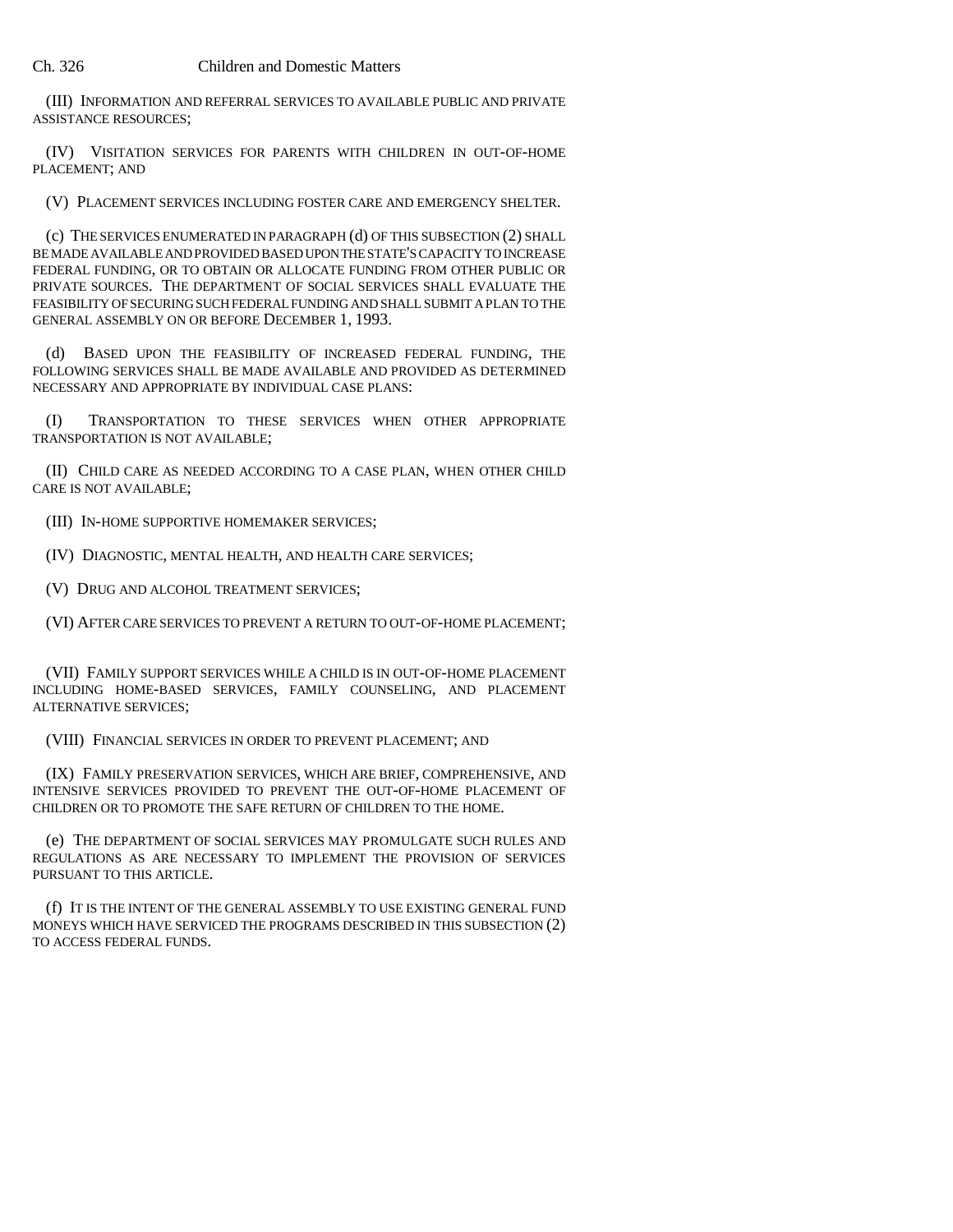**19-3-209. Individual case plan - required.** AN INDIVIDUAL CASE PLAN, DEVELOPED WITH THE INPUT OR PARTICIPATION OF THE FAMILY, IS REQUIRED TO BE IN PLACE FOR ALL ABUSED AND NEGLECTED CHILDREN AND THE FAMILIES OF SUCH CHILDREN IN EACH CASE WHICH IS OPENED FOR THE PROVISION OF SERVICES BEYOND THE INVESTIGATION OF THE REPORT OF CHILD ABUSE OR NEGLECT, REGARDLESS OF WHETHER THE CHILD OR CHILDREN INVOLVED ARE PLACED OUT OF THE HOME OR UNDER COURT SUPERVISION.

**SECTION 5.** 19-3-401, Colorado Revised Statutes, 1986 Repl. Vol., as amended, is amended to read:

**19-3-401. Taking children into custody.** (1) A child may be taken into temporary custody by a law enforcement officer without order of the court:

(a) When the child is abandoned, lost, or seriously endangered in his SUCH CHILD'S surroundings or seriously endangers others and immediate removal appears to be necessary for his SUCH CHILD'S protection or the protection of others;

(b) When there are reasonable grounds to believe that  $he$  SUCH CHILD has run away or escaped from his SUCH CHILD'S parents, guardian, or legal custodian; or

(c) When an arrest warrant has been issued for his SUCH CHILD'S parent or guardian on the basis of an alleged violation of section 18-3-304, C.R.S. No child taken into temporary custody pursuant to this paragraph (c) shall be placed in detention or jail.

(1.5) AN EMERGENCY EXISTS AND A CHILD IS SERIOUSLY ENDANGERED AS DESCRIBED IN PARAGRAPH (a) OF SUBSECTION (1) OF THIS SECTION WHENEVER THE SAFETY OR WELL-BEING OF A CHILD IS IMMEDIATELY AT ISSUE AND THERE IS NO OTHER REASONABLE WAY TO PROTECT THE CHILD WITHOUT REMOVING THE CHILD FROM THE CHILD'S HOME. IF SUCH AN EMERGENCY EXISTS, A CHILD SHALL BE REMOVED FROM SUCH CHILD'S HOME AND PLACED IN PROTECTIVE CUSTODY REGARDLESS OF WHETHER REASONABLE EFFORTS TO PRESERVE THE FAMILY HAVE BEEN MADE.

(2) The taking of a child into temporary custody under this section shall not be deemed an arrest, nor shall it constitute a police record.

**SECTION 6.** 19-3-403 (3.6), Colorado Revised Statutes, 1986 Repl. Vol., as amended, is amended to read:

**19-3-403. Temporary custody - hearing - time limits - restriction.** (3.6) At the hearing, information may be supplied to the court in the form of written or oral reports, affidavits, testimony, or other relevant information that the court may wish to receive. Any information having probative value may be received by the court, regardless of its admissibility under the Colorado rules of evidence. The court may consider and give preference to giving temporary custody to the child's grandparent who is appropriate, capable, willing, and available for care if in the best interest of the child, and if the court finds that there is no suitable natural or adoptive parent available, with due diligence having been exercised in attempting to locate any such natural or adoptive parent. The court may place or continue custody with the county department of social services if the court is satisfied from the information presented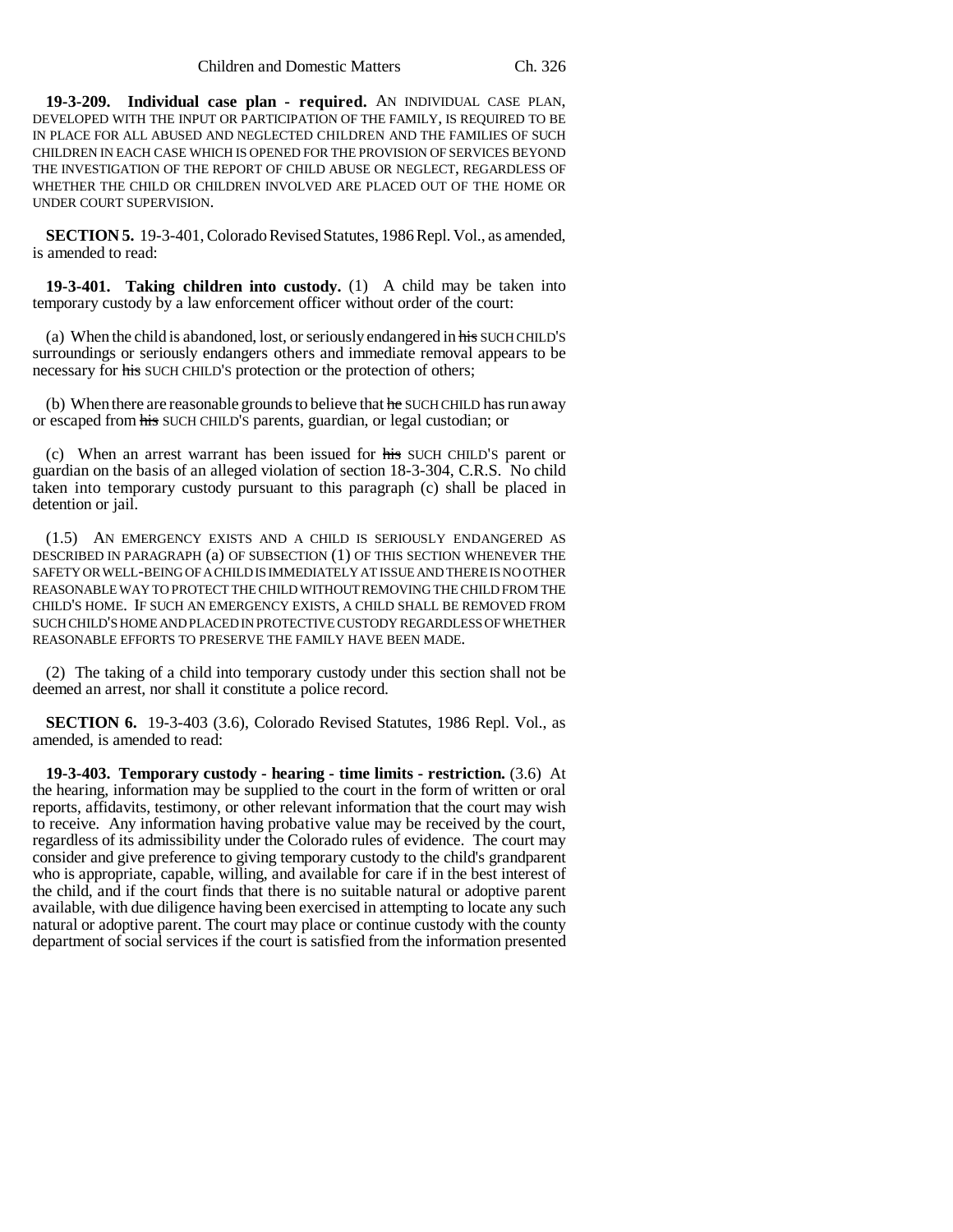## Ch. 326 Children and Domestic Matters

at the hearing that such custody is appropriate and in the child's best interest, or the court may enter such other orders as are appropriate. THE COURT SHALL MAKE A FINDING THAT REASONABLE EFFORTS HAVE BEEN MADE TO PREVENT UNNECESSARY OUT-OF-HOME PLACEMENT, IF THE EVIDENCE SUPPORTS SUCH A FINDING. IN THE ALTERNATIVE, IF THE EVIDENCE SUPPORTS SUCH A FINDING, THE COURT SHALL MAKE A FINDING THAT THE CHILD IS SERIOUSLY ENDANGERED AND AN EMERGENCY SITUATION EXISTS WHICH MAKES IT REASONABLE NOT TO MAKE REASONABLE EFFORTS TO PREVENT THE REMOVAL OF SUCH CHILD.

**SECTION 7.** 19-3-502, Colorado Revised Statutes, 1986 Repl. Vol., as amended, is amended BY THE ADDITION OF A NEW SUBSECTION to read:

**19-3-502. Petition form and content -limitations on claims in dependency or neglect actions.** (2.5) THE PETITION IN EACH CASE WHERE REMOVAL OF A CHILD FROM THE HOME IS SOUGHT SHALL EITHER STATE THAT REASONABLE EFFORTS TO PREVENT OUT-OF-HOME PLACEMENT WERE MADE AND SHALL SUMMARIZE SUCH EFFORTS OR, IF NO SERVICES TO PREVENT OUT-OF-HOME PLACEMENT WERE PROVIDED, THE PETITION SHALL CONTAIN AN EXPLANATION OF WHY SUCH SERVICES WERE NOT PROVIDED OR A DESCRIPTION OF THE EMERGENCY WHICH PRECLUDED THE USE OF SERVICES TO PREVENT OUT-OF-HOME PLACEMENT OF THE CHILD. THE PETITION SHALL BE VERIFIED.

**SECTION 8.** 19-3-507 (1), Colorado Revised Statutes, 1986 Repl. Vol., as amended, is amended to read:

**19-3-507. Dispositional hearing.** (1) (a) After making an order of adjudication, the court shall hear evidence on the question of the proper disposition best serving the interests of the child and the public. Such evidence shall include, but not necessarily be limited to, the social study and other reports as provided in section 19-1-107.

(b) PRIOR TO ANY DISPOSITIONAL HEARING, THE CASEWORKER OF THE DEPARTMENT OF SOCIAL SERVICES ASSIGNED TO THE CASE SHALL SUBMIT TO THE COURT A STATEMENT WHICH DETAILS THE SERVICES WHICH WERE OFFERED TO OR PROVIDED TO THE FAMILY TO PREVENT UNNECESSARY OUT-OF-HOME PLACEMENT OF THE CHILD AND TO FACILITATE THE REUNIFICATION OF THE CHILD WITH THE FAMILY. THE STATEMENT SHALL CONTAIN AN EXPLANATION OF THE SERVICES OR ACTIONS WHICH, HAD SUCH SERVICES OR ACTIONS BEEN AVAILABLE, WOULD HAVE BEEN NECESSARY TO ENABLE THE CHILD TO REMAIN AT HOME SAFELY. IN THE ALTERNATIVE, THE CASEWORKER MAY SUBMIT A STATEMENT AS TO WHY NO SERVICES OR ACTIONS WOULD HAVE MADE IT POSSIBLE FOR THE CHILD TO REMAIN AT HOME SAFELY.

**SECTION 9. No appropriation.** The general assembly has determined that this act can be implemented within existing appropriations, and therefore no separate appropriation of state moneys is necessary to carry out the purposes of this act.

**SECTION 10. Effective date.** This act shall take effect July 1, 1993.